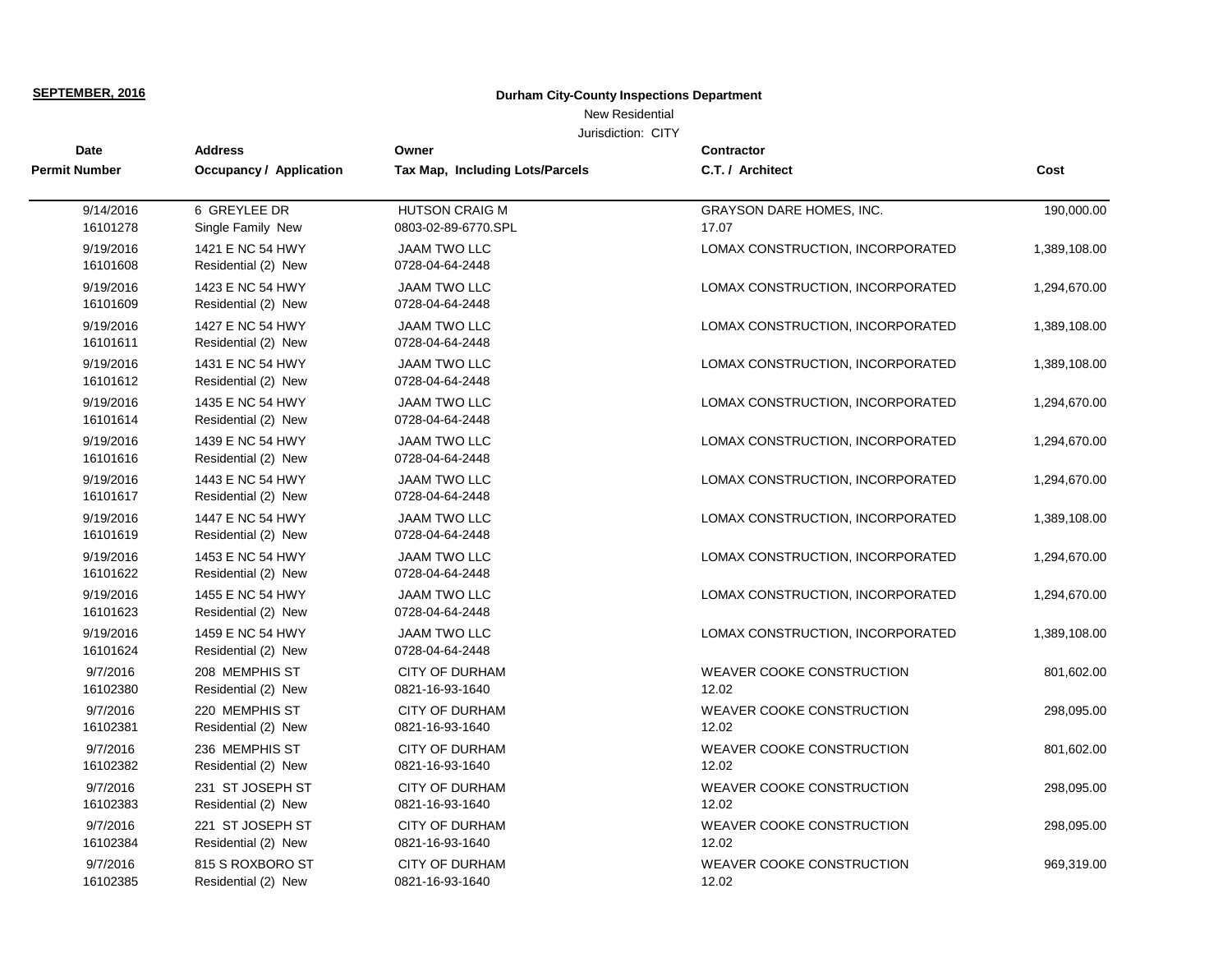## New Residential

| Date          | <b>Address</b>          | Owner                              | <b>Contractor</b>                 |              |
|---------------|-------------------------|------------------------------------|-----------------------------------|--------------|
| Permit Number | Occupancy / Application | Tax Map, Including Lots/Parcels    | C.T. / Architect                  | Cost         |
| 9/7/2016      | 811 S ROXBORO ST        | <b>CITY OF DURHAM</b>              | <b>WEAVER COOKE CONSTRUCTION</b>  | 915,749.00   |
| 16102386      | Residential (2) New     | 0821-16-93-1640                    | 12.02                             |              |
| 9/7/2016      | 807 S ROXBORO ST        | <b>CITY OF DURHAM</b>              | <b>WEAVER COOKE CONSTRUCTION</b>  | 915,749.00   |
| 16102387      | Residential (2) New     | 0821-16-93-1640                    | 12.02                             |              |
| 9/7/2016      | 803 S ROXBORO ST        | <b>CITY OF DURHAM</b>              | WEAVER COOKE CONSTRUCTION         | 969,319.00   |
| 16102388      | Residential (2) New     | 0821-16-93-1640                    | 12.02                             |              |
| 9/7/2016      | 220 CHESTNUT ST         | <b>CITY OF DURHAM</b>              | <b>WEAVER COOKE CONSTRUCTION</b>  | 969,319.00   |
| 16102389      | Residential (2) New     | 0821-16-93-1640                    | 12.02                             |              |
| 9/7/2016      | 264 CHESTNUT ST         | <b>CITY OF DURHAM</b>              | <b>WEAVER COOKE CONSTRUCTION</b>  | 491,356.00   |
| 16102390      | Residential (2) New     | 0821-16-93-1640                    | 12.02                             |              |
| 9/7/2016      | 310 CHESTNUT ST         | <b>CITY OF DURHAM</b>              | <b>WEAVER COOKE CONSTRUCTION</b>  | 486,212.00   |
| 16102391      | Residential (2) New     | 0821-16-93-1640                    | 12.02                             |              |
| 9/26/2016     | 515 N MANGUM ST         | <b>JOHNSTON JOHN</b>               | SIGMON CONSTRUCTION               | 5,216,232.00 |
| 16102400      | Residential (2) New     | 0831-05-08-3678                    | 8.02                              |              |
| 9/13/2016     | 2612 ERWIN RD           | RRPIII LAKEVIEW DURHAM RESI        | JORDAN, HAROLD K. CO., INC.       | 6,035,450.00 |
| 16102559      | Residential (2) New     | 0812-15-63-3070                    | 15.02                             |              |
| 9/13/2016     | 2614 ERWIN RD           | <b>RRPIII LAKEVIEW DURHAM RESI</b> | JORDAN, HAROLD K. CO., INC.       | 6,035,450.00 |
| 16102560      | Residential (2) New     | 0812-15-63-3070                    | 15.02                             |              |
| 9/27/2016     | 1104 WATTS ST           | HODGES-COPPLE ANNE E               | MARLOWE, DOUGLAS W.               | 80,000.00    |
| 16102753      | Single Family New       | 0822-15-63-4027                    | 3.02                              |              |
| 9/16/2016     | 3021 FARTHING ST        | PEGASUS LAND CO LLC                | PEGASUS LAND CO., LLC             | 176,220.00   |
| 16102775      | Single Family New       | 0832-05-19-4579                    | 1.01                              |              |
| 9/23/2016     | 1125 MORREENE RD        | HOUSING AUTHORITY OF THE CITY      | WILSON, C.T., CONST. CO.          | 344,383.00   |
| 16102877      | Residential (2) New     | 0812-18-31-8298                    | 15.02                             |              |
| 9/19/2016     | 4174 HOPE VALLEY RD     | <b>JOHNSON XIAOPING</b>            | Fuller Land & Development, LLC    | 222,750.00   |
| 16103099      | Single Family New       | 0719-03-44-2420                    | 20.08                             |              |
| 9/19/2016     | 916 LANCASTER ST        | CARDINAL WEST BUILDING COMPANY     | Hetherington, Stephen Michael     | 205,000.00   |
| 16103156      | Single Family New       | 0822-15-53-7534                    | 3.01                              |              |
| 9/27/2016     | 213 KING LEAR LN        | AF-FOUR SEASONS LLC                | True Homes, LLC                   | 288,238.00   |
| 16103192      | Single Family New       | 0747-02-99-8220                    | 20.14                             |              |
| 9/5/2016      | 111 PENINSULA CT        | LENNAR CAROLINAS LLC               | Lennar Carolinas, LLC             | 163,878.00   |
| 16103208      | Single Family New       | 0850-01-05-8646                    | 18.05                             |              |
| 9/5/2016      | 517 JEROME RD           | TRUSTATLANTIC BANK                 | WALLACE, B. DESIGN & CONSTRUCTION | 166,000.00   |
| 16103215      | Single Family New       | 0739-01-07-9813                    | 20.10                             |              |
| 9/12/2016     | 1034 ATTICUS WAY        | AVH BETHPAGE LLC                   | AVH CAROLINAS, LLC.               | 223,146.00   |
| 16103227      | Single Family New       | 0758-03-14-7345                    | 20.14                             |              |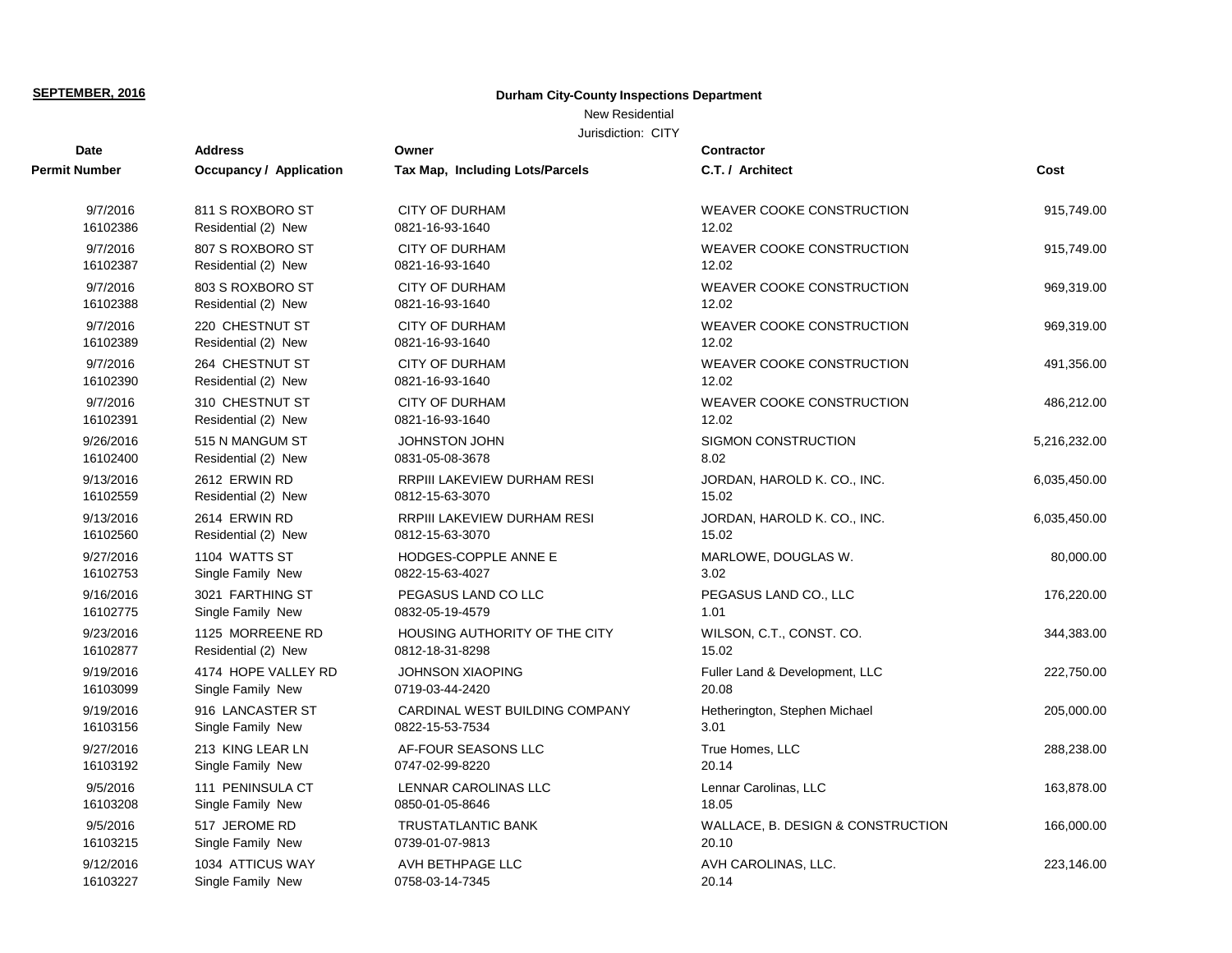# New Residential

| Date                  | <b>Address</b>                               | Owner                                         | Contractor                             |            |
|-----------------------|----------------------------------------------|-----------------------------------------------|----------------------------------------|------------|
| Permit Number         | Occupancy / Application                      | <b>Tax Map, Including Lots/Parcels</b>        | C.T. / Architect                       | Cost       |
| 9/19/2016             | 1809 CREIGHTON HALL WAY                      | MREC BRIGHTLEAF LLC                           | CALATLANTIC GROUP, INC.                | 285,846.00 |
| 16103269              | Single Family New                            | 0850-03-00-6357                               | 18.05                                  |            |
| 9/8/2016              | 605 MALLARD AVE                              | <b>BRADFORD JAMES MARVIN</b>                  | ALBERT FONTENELLE, T/A MATRIX BUILDERS | 158,400.00 |
| 16103274              | Single Family New                            | 0831-05-28-1006                               | 9                                      |            |
| 9/1/2016              | 1218 ATTICUS WAY                             | AVH BETHPAGE LLC                              | AVH CAROLINAS, LLC.                    | 195,360.00 |
| 16103311              | Single Family New                            | 0758-03-24-2721                               | 20.14                                  |            |
| 9/1/2016              | 1104 ATTICUS WAY                             | AVH BETHPAGE LLC                              | AVH CAROLINAS, LLC.                    | 208,230.00 |
| 16103312              | Single Family New                            | 0758-03-14-9233                               | 20.14                                  |            |
| 9/20/2016             | 1932 PATTERSONS MILL RD                      | <b>MREC BRIGHTLEAF LLC</b>                    | CALATLANTIC GROUP, INC.                | 274,428.00 |
| 16103314              | Single Family New                            | 206717-PP13423                                | 18.05                                  |            |
| 9/1/2016              | 1102 POPLAR ST                               | <b>CALATLANTIC GROUP INC</b>                  | CALATLANTIC GROUP, INC.                | 221,760.00 |
| 16103322              | Single Family New                            | 0850-04-73-4915                               | 18.05                                  |            |
| 9/19/2016             | 302 W ENTERPRISE ST                          | PERRY TRANS                                   | SGS CONTRACTING, LLC.                  | 153,212.40 |
| 16103325              | Single Family New                            | 0821-15-73-3069                               | 12.01                                  |            |
| 9/1/2016              | 207 DANIELS POST CT                          | PULTE HOME CORPORATION                        | PULTE HOME CORPORATION                 | 291,786.00 |
| 16103327              | Single Family New                            | 0769-03-23-5731                               | 19                                     |            |
| 9/1/2016              | 125 CURRITUCK LN                             | PULTE HOME CORPORATION                        | PULTE HOME CORPORATION                 | 146,520.00 |
| 16103329              | Single Family New                            | 0769-01-26-7177                               | 19                                     |            |
| 9/1/2016              | 311 IBIS LN                                  | PULTE HOME CORPORATION                        | PULTE HOME CORPORATION                 | 272,646.00 |
| 16103330              | Single Family New                            | 0769-01-15-5261                               | 19                                     |            |
| 9/1/2016              | 106 TANOAK CT                                | PULTE HOME CORPORATION                        | PULTE HOME CORPORATION                 | 286,506.00 |
| 16103332              | Single Family New                            | 0769-01-15-2489                               | 19                                     |            |
| 9/1/2016              | 116 TANOAK CT                                | PULTE HOME CORPORATION                        | PULTE HOME CORPORATION                 | 246,906.00 |
| 16103335              | Single Family New                            | 0769-01-15-5540                               | 19                                     |            |
| 9/1/2016              | 3326 PROSPECT PKWY                           | LEVEL CAROLINA HOMES LLC                      | Level Carolina Homes, LLC              | 235,026.00 |
| 16103352              | Single Family New                            | 0850-04-72-1503                               | 18.05                                  |            |
| 9/1/2016              | 3615 KNOLLWOOD DR                            | PITTMAN KARA                                  | WALLACE, B. DESIGN & CONSTRUCTION      | 166,000.00 |
| 16103354              | Single Family New                            | 0803-02-87-6776                               | 17.07                                  |            |
| 9/1/2016              | 3615 KNOLLWOOD DR                            | PITTMAN KARA                                  | WALLACE, B. DESIGN & CONSTRUCTION      | 14,000.00  |
| 16103355              | Single Family New                            | 0803-02-87-6776                               | 17.07                                  |            |
| 9/16/2016<br>16103356 | 1120 METROPOLITAN DR<br><b>Townhouse New</b> | HHHUNT MERIDIAN DURHAM LLC<br>0728-02-76-6041 | HHHunt Homes Raleigh-Durham, LLC       | 99,949.00  |
| 9/16/2016<br>16103357 | 1122 METROPOLITAN DR<br>Townhouse New        | HHHUNT MERIDIAN DURHAM LLC<br>0728-02-76-6060 | HHHunt Homes Raleigh-Durham, LLC       | 97,132.00  |
| 9/16/2016<br>16103358 | 1124 METROPOLITAN DR<br>Townhouse New        | HHHUNT MERIDIAN DURHAM LLC<br>0728-02-76-6080 | HHHunt Homes Raleigh-Durham, LLC       | 97,492.00  |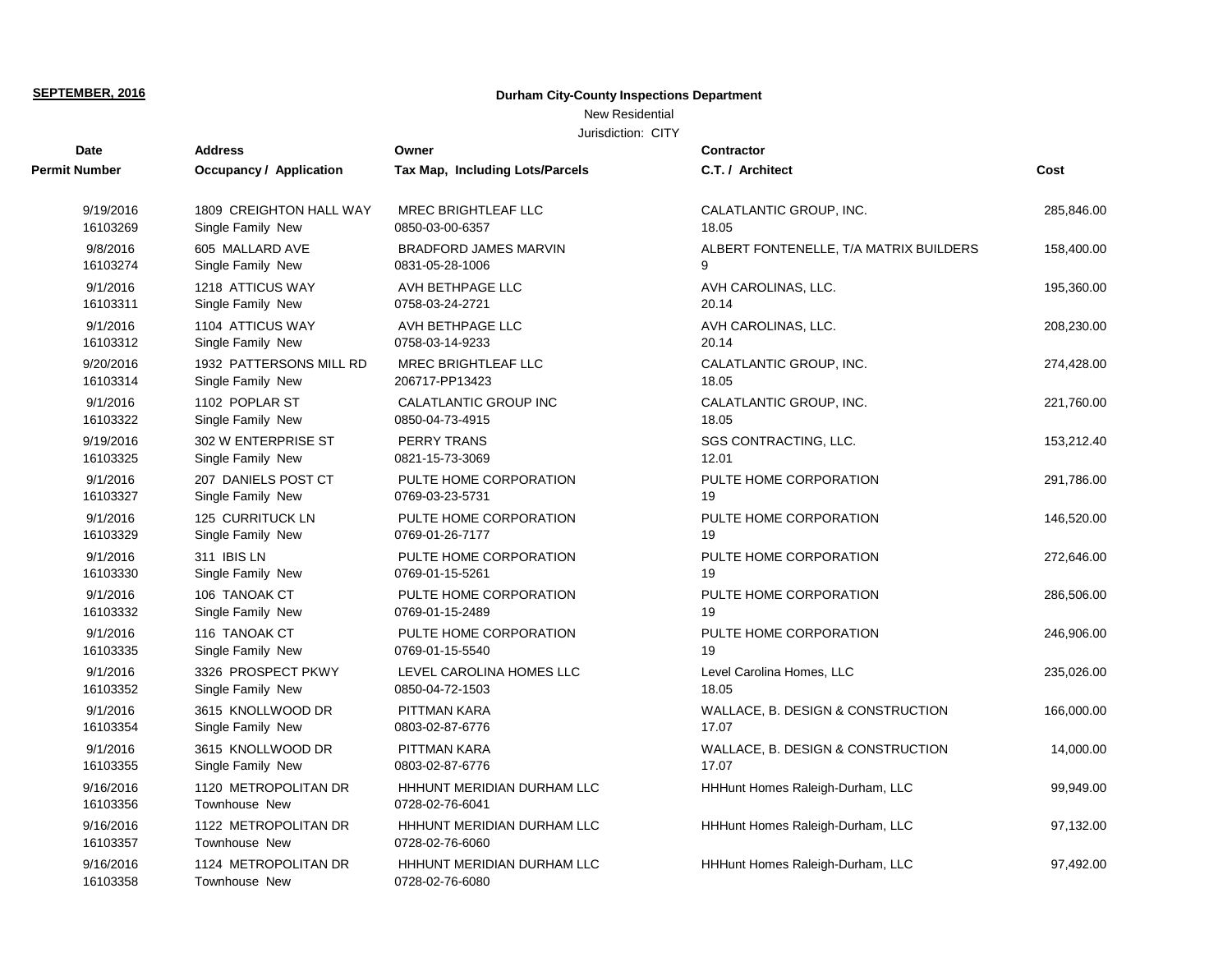# New Residential

### Jurisdiction: CITY

| Date                  | <b>Address</b>                               | Owner                                         | <b>Contractor</b>                   |            |
|-----------------------|----------------------------------------------|-----------------------------------------------|-------------------------------------|------------|
| Permit Number         | <b>Occupancy / Application</b>               | Tax Map, Including Lots/Parcels               | C.T. / Architect                    | Cost       |
| 9/16/2016<br>16103359 | 1126 METROPOLITAN DR<br><b>Townhouse New</b> | HHHUNT MERIDIAN DURHAM LLC<br>0728-02-75-7909 | HHHunt Homes Raleigh-Durham, LLC    | 98,625.00  |
| 9/16/2016<br>16103360 | 1128 METROPOLITAN DR<br>Townhouse New        | HHHUNT MERIDIAN DURHAM LLC<br>0728-02-75-7928 | HHHunt Homes Raleigh-Durham, LLC    | 96,878.00  |
| 9/16/2016<br>16103361 | 1130 METROPOLITAN DR<br>Townhouse New        | HHHUNT MERIDIAN DURHAM LLC<br>0728-02-75-7947 | HHHunt Homes Raleigh-Durham, LLC    | 99,949.00  |
| 9/5/2016              | 114 RED ROBIN RD                             | <b>LENNAR CAROLINAS LLC</b>                   | Lennar Carolinas, LLC               | 177,144.00 |
| 16103371              | Single Family New                            | 0850-01-05-8974                               | 18.05                               |            |
| 9/5/2016              | 1016 BRANWELL DR                             | AVH BETHPAGE LLC                              | AVH CAROLINAS, LLC.                 | 273.636.00 |
| 16103373              | Single Family New                            | 0758-03-11-3926                               | 20.14                               |            |
| 9/12/2016             | 16 GRIFTON PL                                | <b>LENNAR CAROLINAS LLC</b>                   | Lennar Carolinas, LLC               | 136,290.00 |
| 16103374              | Townhouse New                                | 0833-01-37-9608                               | 17.09                               |            |
| 9/12/2016             | 18 GRIFTON PL                                | LENNAR CAROLINAS LLC                          | Lennar Carolinas, LLC               | 133,980.00 |
| 16103375              | Single Family New                            | 0833-01-37-8679                               | 17.09                               |            |
| 9/12/2016             | 20 GRIFTON PL                                | LENNAR CAROLINAS LLC                          | Lennar Carolinas, LLC               | 136,290.00 |
| 16103376              | Townhouse New                                | 0833-01-37-8649                               | 17.09                               |            |
| 9/12/2016             | 1000 PEBBLE CREEK XING                       | BARBEE ROAD ASSOCIATES LLC                    | Mungo Homes of North Carolina, Inc. | 169,356.00 |
| 16103396              | <b>Townhouse New</b>                         | 0728-02-58-1165                               | 20.14                               |            |
| 9/12/2016             | 1000 PEBBLE CREEK XING                       | BARBEE ROAD ASSOCIATES LLC                    | Mungo Homes of North Carolina, Inc. | 152,526.00 |
| 16103397              | <b>Townhouse New</b>                         | 0728-02-58-1194                               | 20.14                               |            |
| 9/19/2016             | 1000 PEBBLE CREEK XING                       | BARBEE ROAD ASSOCIATES LLC                    | Mungo Homes of North Carolina, Inc. | 153,714.00 |
| 16103398              | Townhouse New                                | 0728-02-58-2113                               | 20.14                               |            |
| 9/5/2016              | 608 WELLWATER AVE                            | <b>LENNAR CAROLINAS LLC</b>                   | Lennar Carolinas, LLC               | 195,888.00 |
| 16103399              | Single Family New                            | 0860-01-07-8365                               | 18.05                               |            |
| 9/5/2016              | 605 WELLWATER AVE                            | LENNAR CAROLINAS LLC                          | Lennar Carolinas, LLC               | 180,642.00 |
| 16103400              | Single Family New                            | 0860-01-07-8365                               | 18.05                               |            |
| 9/7/2016              | 207 PENINSULA CT                             | LENNAR CAROLINAS LLC                          | Lennar Carolinas, LLC               | 200,046.00 |
| 16103401              | Single Family New                            | 0850-01-05-6637                               | 18.05                               |            |
| 9/8/2016              | 1110 SAN ANTONIO BLVD                        | MREC LEVEL BRIGHTLEAF SPRING                  | Level Carolina Homes, LLC           | 135,168.00 |
| 16103410              | Single Family New                            | 0850-04-72-6472                               | 18.05                               |            |
| 9/9/2016              | 1022 SANTIAGO ST                             | AVH BETHPAGE LLC                              | AVH CAROLINAS, LLC.                 | 132,528.00 |
| 16103413              | Single Family New                            | 0758-03-14-7345                               | 20.14                               |            |
| 9/9/2016              | 1024 SANTIAGO ST                             | AVH BETHPAGE LLC                              | AVH CAROLINAS, LLC.                 | 150,612.00 |
| 16103414              | Single Family New                            | 0758-03-23-0703                               | 20.14                               |            |
| 9/12/2016             | 1322 PULITZER LN                             | AVH BETHPAGE LLC                              | AVH CAROLINAS, LLC.                 | 191,598.00 |

16103415 Single Family New 0758-03-22-1547 20.14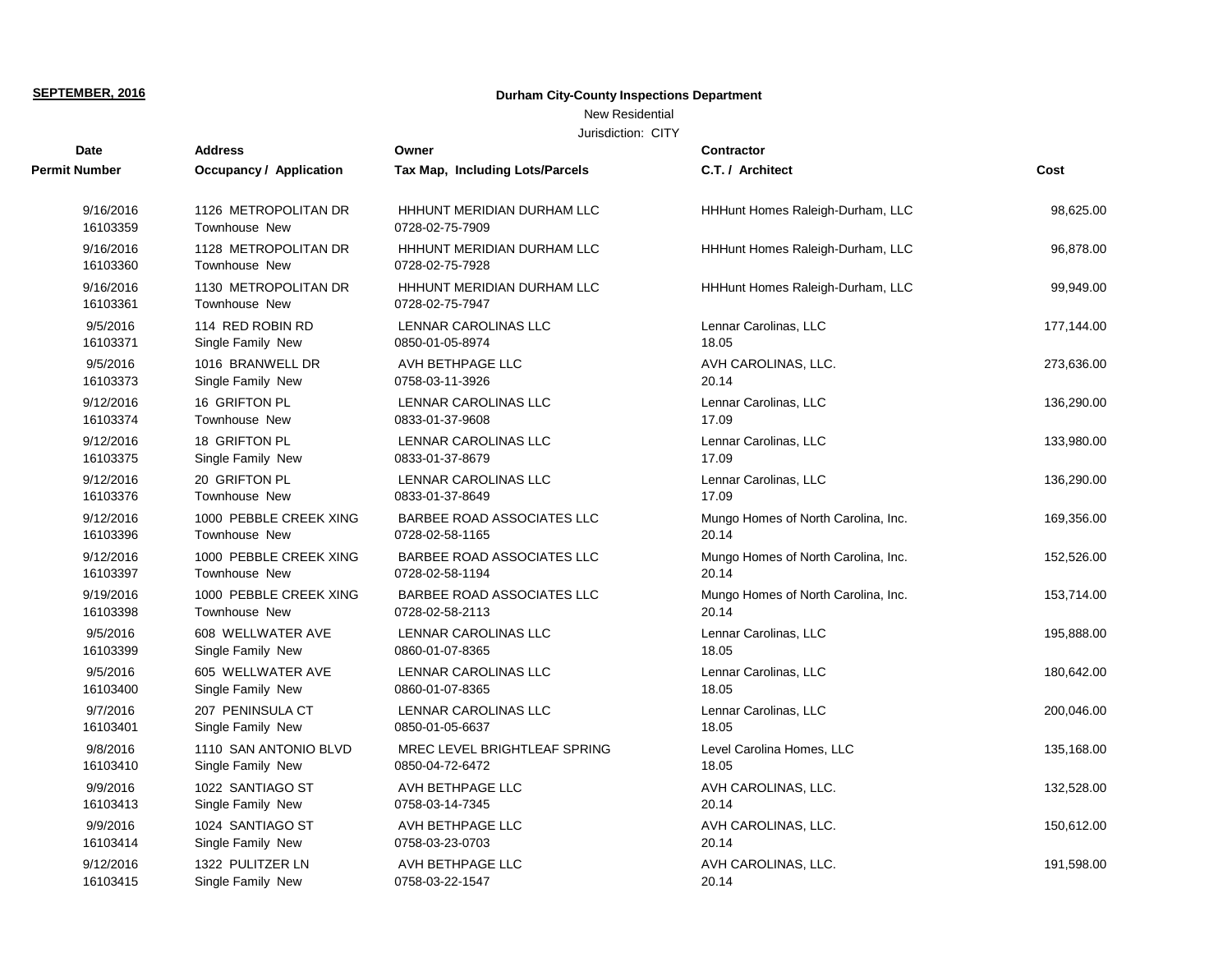# New Residential

| <b>Date</b>           | <b>Address</b>                         | Owner                           | <b>Contractor</b>             |            |
|-----------------------|----------------------------------------|---------------------------------|-------------------------------|------------|
| <b>Permit Number</b>  | <b>Occupancy / Application</b>         | Tax Map, Including Lots/Parcels | C.T. / Architect              | Cost       |
| 9/22/2016             | 222 MILL CHAPEL RD                     | JEN NORTH CAROLINA 4 LLC        | <b>NURSERY</b>                | 7,500.00   |
| 16103419              | Single Family New                      | 0707-01-27-5152                 | 20.12                         |            |
| 9/22/2016             | 224 MILL CHAPEL RD                     | JEN NORTH CAROLINA 4 LLC        | <b>NURSERY</b>                | 7,500.00   |
| 16103420              | Single Family New                      | 0707-01-27-5055                 | 20.12                         |            |
| 9/22/2016             | 107 PENINSULA CT                       | <b>LENNAR CAROLINAS LLC</b>     | Lennar Carolinas, LLC         | 178,068.00 |
| 16103462              | Single Family New                      | 0850-01-05-9645                 | 18.05                         |            |
| 9/22/2016             | 109 PENINSULA CT                       | LENNAR CAROLINAS LLC            | Lennar Carolinas, LLC         | 178,068.00 |
| 16103463              | Single Family New                      | 0850-01-05-8695                 | 18.05                         |            |
| 9/12/2016             | 1142 SEARSTONE CT                      | EASTWOOD HOMES OF RALEIGH LLC   | <b>JOSEPH K. STEWART</b>      | 138,666.00 |
| 16103464              | <b>Townhouse New</b>                   | 0729-01-28-6926                 | 20.11                         |            |
| 9/12/2016             | 603 WELLWATER AVE                      | <b>LENNAR CAROLINAS LLC</b>     | Lennar Carolinas, LLC         | 180,642.00 |
| 16103465              | Single Family New                      | 0860-01-07-8365                 | 18.05                         |            |
| 9/12/2016             | 1144 SEARSTONE CT                      | EASTWOOD HOMES OF RALEIGH LLC   | <b>JOSEPH K. STEWART</b>      | 138,666.00 |
| 16103466              | <b>Townhouse New</b>                   | 0729-01-28-6959                 | 20.11                         |            |
| 9/12/2016             | 1146 SEARSTONE CT                      | EASTWOOD HOMES OF RALEIGH LLC   | <b>JOSEPH K. STEWART</b>      | 151,355.00 |
| 16103467              | <b>Townhouse New</b>                   | 0729-01-29-6071                 | 20.11                         |            |
| 9/12/2016             | 3005 TRAIL WOOD DR                     | HEARTHSTONE LUXURY HOMES LLC    | Hearthstone Luxury Homes, LLC | 351,912.00 |
| 16103470              | Single Family New                      | 0813-01-47-5565                 | 17.07                         |            |
| 9/12/2016             | 1154 SEARSTONE CT                      | EASTWOOD HOMES OF RALEIGH LLC   | JOSEPH K. STEWART             | 151,355.00 |
| 16103478              | Townhouse New                          | 0729-01-29-7029                 | 20.11                         |            |
| 9/12/2016             | 1152 SEARSTONE CT                      | EASTWOOD HOMES OF RALEIGH LLC   | <b>JOSEPH K. STEWART</b>      | 132,264.00 |
| 16103479              | <b>Townhouse New</b>                   | 0729-01-29-7027                 | 20.11                         |            |
| 9/12/2016             | 1150 SEARSTONE CT                      | EASTWOOD HOMES OF RALEIGH LLC   | <b>JOSEPH K. STEWART</b>      | 153,186.00 |
| 16103480              | <b>Townhouse New</b>                   | 0729-01-29-7014                 | 20.11                         |            |
| 9/13/2016             | 1159 SEARSTONE CT                      | EASTWOOD HOMES OF RALEIGH LLC   | JOSEPH K. STEWART             | 151,355.00 |
| 16103481              | <b>Townhouse New</b>                   | 0729-01-29-5164                 | 20.11                         |            |
| 9/13/2016             | 1161 SEARSTONE CT                      | EASTWOOD HOMES OF RALEIGH LLC   | JOSEPH K. STEWART             | 157,674.00 |
| 16103482              | <b>Townhouse New</b>                   | 0729-01-29-5186                 | 20.11                         |            |
| 9/13/2016             | 1163 SEARSTONE CT                      | EASTWOOD HOMES OF RALEIGH LLC   | <b>JOSEPH K. STEWART</b>      | 138,666.00 |
| 16103483              | <b>Townhouse New</b>                   | 0729-01-29-6107                 | 20.11                         |            |
| 9/19/2016<br>16103485 | 209 SOUTH BEND DR<br>Single Family New | TOLL NC LP<br>0717-02-77-2325   | TOLL BROTHERS OF NC II, INC.  | 214,302.00 |
| 9/12/2016             | 1210 ATTICUS WAY                       | AVH BETHPAGE LLC                | AVH CAROLINAS, LLC.           | 209,484.00 |
| 16103487              | Single Family New                      | 0758-03-14-7345                 | 20.14                         |            |
| 9/19/2016             | 10 BONSACK CT                          | <b>CALATLANTIC GROUP INC</b>    | CALATLANTIC GROUP, INC.       | 285,846.00 |
| 16103512              | Single Family New                      | 0850-03-01-1177                 | 18.05                         |            |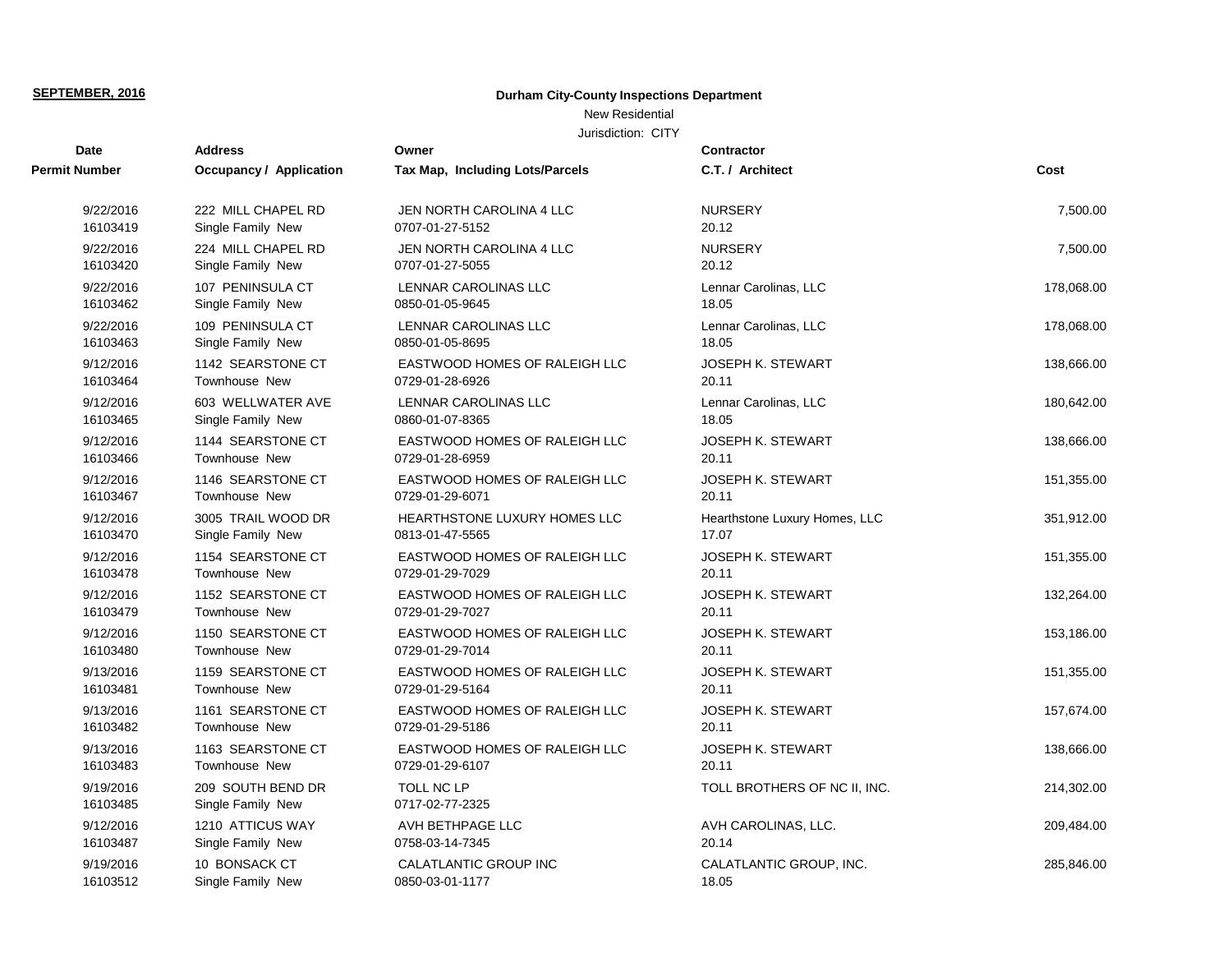# New Residential

| <b>Date</b>          | <b>Address</b>                 | Owner                                  | Contractor                               |            |
|----------------------|--------------------------------|----------------------------------------|------------------------------------------|------------|
| <b>Permit Number</b> | <b>Occupancy / Application</b> | <b>Tax Map, Including Lots/Parcels</b> | C.T. / Architect                         | Cost       |
| 9/30/2016            | 113 SWIFT CREEK XING           | TOLL NC LP                             | TOLL BROTHERS OF NC II, INC.             | 303,600.00 |
| 16103516             | Single Family New              | 0717-02-65-1287                        | 20.12                                    |            |
| 9/30/2016            | 411 SWIFT CREEK XING           | TOLL NC LP                             | TOLL BROTHERS OF NC II, INC.             | 300,366.00 |
| 16103517             | Single Family New              | 0717-02-85-3419                        | 20.12                                    |            |
| 9/19/2016            | 116 PIPIT DR                   | PULTE HOME CORPORATION                 | PULTE HOME CORPORATION                   | 173,118.00 |
| 16103547             | Single Family New              | 0769-01-27-8092                        | 19                                       |            |
| 9/19/2016            | 118 PIPIT DR                   | PULTE HOME CORPORATION                 | PULTE HOME CORPORATION                   | 146,454.00 |
| 16103548             | Single Family New              | 0769-01-27-9040                        | 19                                       |            |
| 9/19/2016            | 107 VIRGINIA CREST WAY         | PULTE HOME CORPORATION                 | PULTE HOME CORPORATION                   | 201,762.00 |
| 16103549             | Single Family New              | 0769-03-24-9767                        | 19                                       |            |
| 9/19/2016            | 305 IBIS LN                    | PULTE HOME CORPORATION                 | PULTE HOME CORPORATION                   | 265,452.00 |
| 16103568             | Single Family New              | 0769-01-15-6399                        | 19                                       |            |
| 9/22/2016            | 1928 PATTERSONS MILL RD        | <b>MREC BRIGHTLEAF LLC</b>             | CALATLANTIC GROUP, INC.                  | 229,944.00 |
| 16103571             | Single Family New              | 0850-03-00-3412                        | 18.05                                    |            |
| 9/28/2016            | 1206 SAN ANTONIO BLVD          | MREC LEVEL BRIGHTLEAF SPRING           | Level Carolina Homes, LLC                | 193,974.00 |
| 16103574             | Single Family New              | 0850-04-72-7504                        | 18.05                                    |            |
| 9/22/2016            | 1410 MAGIC HOLLOW RD           | MERITAGE HOMES OF THE                  | Meritage Homes of North Carolina, Inc.   | 217,008.00 |
| 16103576             | Single Family New              | 0717-04-70-4526                        | 20.12                                    |            |
| 9/22/2016            | 1412 MAGIC HOLLOW RD           | MERITAGE HOMES OF THE                  | Meritage Homes of North Carolina, Inc.   | 198,198.00 |
| 16103577             | Single Family New              | 0717-04-70-3576                        | 20.12                                    |            |
| 9/22/2016            | 1415 MAGIC HOLLOW RD           | COMMUNITY DEVELOPMENT CAPITAL          | Meritage Homes of North Carolina, Inc.   | 217,008.00 |
| 16103578             | Single Family New              | 0717-04-70-2388                        | 20.12                                    |            |
| 9/22/2016            | 1211 CAPSTONE DR               | MERITAGE HOMES OF THE                  | Meritage Homes of North Carolina, Inc.   | 219,384.00 |
| 16103579             | Single Family New              | 0717-04-82-5166                        | 20.12                                    |            |
| 9/26/2016            | 541 TURNSTONE DR               | PULTE HOME CORPORATION                 | PULTE HOME CORPORATION                   | 173,118.00 |
| 16103589             | Single Family New              | 0769-01-36-3752                        | 19                                       |            |
| 9/26/2016            | 105 TUTTLE RD                  | PULTE HOME CORPORATION                 | PULTE HOME CORPORATION                   | 310,860.00 |
| 16103590             | Single Family New              | 0769-03-05-9071                        | 19                                       |            |
| 9/26/2016            | 321 IBIS LN                    | PULTE HOME CORPORATION                 | PULTE HOME CORPORATION                   | 206,712.00 |
| 16103591             | Single Family New              | 0769-01-15-3138                        | 19                                       |            |
| 9/26/2016            | 326 IBIS LN                    | PULTE HOME CORPORATION                 | PULTE HOME CORPORATION                   | 217,866.00 |
| 16103592             | Single Family New              | 0769-01-15-1344                        | 19                                       |            |
| 9/26/2016            | 121 MERGANSER WAY              | PULTE HOME CORPORATION                 | PULTE HOME CORPORATION                   | 132,990.00 |
| 16103593             | Single Family New              | 0769-01-36-0855                        | 19                                       |            |
| 9/21/2016            | 3925 WESTCHESTER RD            | OWENS RUSSELL G III                    | Carolina Premier Home Improvements, Inc. | 21,064.00  |
| 16103608             | Single Family New              | 0719-01-09-8296                        | 20.08                                    |            |